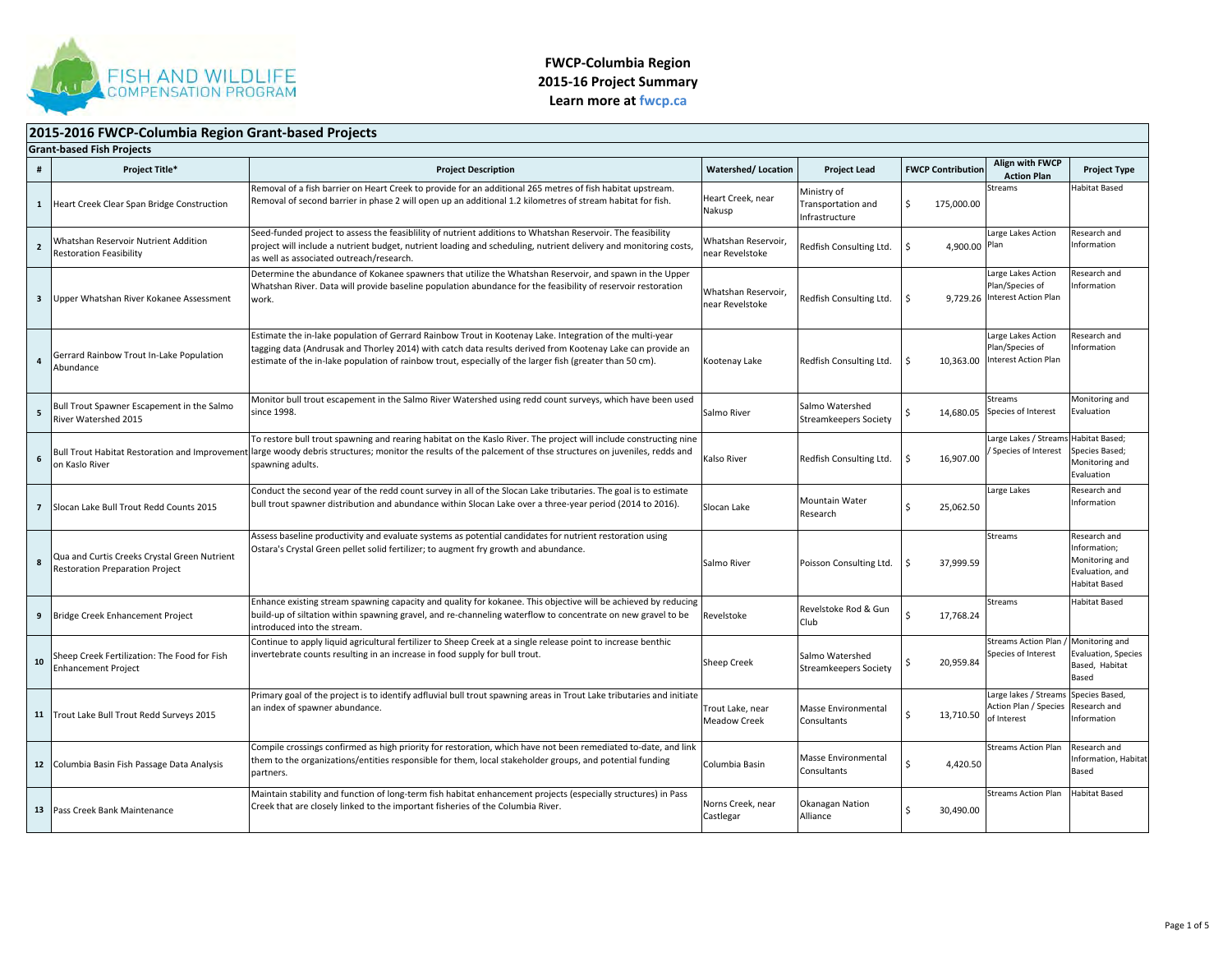

| Grant-based Fish Projects (cont'd) |                                                                  |                                                                                                                                                                                                                                                                                                                                                                                                                                                                       |                           |                                                        |                          |                                       |                      |  |  |
|------------------------------------|------------------------------------------------------------------|-----------------------------------------------------------------------------------------------------------------------------------------------------------------------------------------------------------------------------------------------------------------------------------------------------------------------------------------------------------------------------------------------------------------------------------------------------------------------|---------------------------|--------------------------------------------------------|--------------------------|---------------------------------------|----------------------|--|--|
|                                    | <b>Project Title*</b>                                            | <b>Project Description</b>                                                                                                                                                                                                                                                                                                                                                                                                                                            | <b>Watershed/Location</b> | <b>Project Lead</b>                                    | <b>FWCP Contribution</b> | Align with FWCP<br><b>Action Plan</b> | <b>Project Type</b>  |  |  |
| 14                                 | Protecting Our Waters from Aquatic Invasive<br>Species: Phase II | Project goals are to: protect habitat quality, biodiversity and overall ecological integrity of priority water bodies<br>in West/Central Kootenay; protect the viability of basin fisheries from the impacts of highly invasive aquatic<br>invasive species like zebra and quagga mussels; support cross-border, provincial and regional initiatives; and<br>build local capacity to collaboratively prevent the introduction and spread of aquatic invasive species. | West Kootenay             | Central Kootenay<br>Invasive Plant<br>Committee        | 30,490.00                | Large lakes / Small<br>Lakes          | Habitat Based        |  |  |
|                                    | 15 Munn Lake Dam Assessment                                      | Maintain the shallow water and small lake habitats of Munn Lake. If the dam is removed there will be a loss of<br>small lake habitat and concerns from local residents regarding the loss of recreational opportunities. The tasks<br>include conducting a geotechnical and hydrotechnical inspection and review.                                                                                                                                                     | East Kootenay             | Lake Windermere<br>District Rod and Gun<br><b>Club</b> | 9,000.00                 | Small Lakes                           | <b>Habitat Based</b> |  |  |
| 16                                 | Crawford Creek (Prioritize Restoration<br>Oportunities)          | The long-term goal is to restore riparian function and channel stability along lower Crawford Creek to improve<br>fish and wildlife habitat for many fish species including Kokanee.                                                                                                                                                                                                                                                                                  | <b>Crawford Creek</b>     | Eastshore Freshwater<br><b>Habitat Society</b>         | 4,999.00                 | Large Lakes / Streams Research and    | Information          |  |  |
|                                    | <b>FISH GRANT-BASED TOTAL</b>                                    |                                                                                                                                                                                                                                                                                                                                                                                                                                                                       |                           |                                                        | 395,989.48               |                                       |                      |  |  |

|    | <b>Grant-based Wildlife Projects</b>                                                                                                       |                                                                                                                                                                                                                                                                                                                                                                                  |                       |                                                              |           |                                                                                                     |                                                                                                      |  |  |  |
|----|--------------------------------------------------------------------------------------------------------------------------------------------|----------------------------------------------------------------------------------------------------------------------------------------------------------------------------------------------------------------------------------------------------------------------------------------------------------------------------------------------------------------------------------|-----------------------|--------------------------------------------------------------|-----------|-----------------------------------------------------------------------------------------------------|------------------------------------------------------------------------------------------------------|--|--|--|
|    | 17 Revelstoke Riparian Restoration Monitoring                                                                                              | Restore native vegetation to a patch of old-field riparian habitat that is presently a maturing cottonwood stand<br>with reed canary grass understory. This year planted vegetation will be monitored for survival after one winter<br>and a second season of innundation.                                                                                                       | Revelstoke            | Kingbird Biological<br>Consultants Ltd.                      | 2,550.00  | Wetland and Riparian Monitoring and<br>Areas                                                        | Evaluation                                                                                           |  |  |  |
|    | <b>18</b> Predicting Grizzly Bear Food - Huckleberries                                                                                     | Understand, predict, assess, and manage the primary driving regional grizzly bear food resource, which are<br>huckleberries, and identify habitat stewardship and restoration opportunties.                                                                                                                                                                                      | West Kootenay         | <b>Birchdale Ecological</b>                                  | 25,418.00 | Species of Interest                                                                                 | Reseach and<br>Information                                                                           |  |  |  |
| 19 | Ecology of Focal Wetland Species: The Western<br>Painted Turtle in the Creston Valley                                                      | The goals of this project are to understand the status of Western Painted Turtle populations in the Creston<br>Valley; inform local and regional land management activities; conserve a provincially and federally designated<br>species of conservation concern; and finally to support the mission of the CVWMA to conserve the area and<br>support natural species diversity. | <b>Creston Valley</b> | <b>VAST Resource Solutions</b><br>Inc.                       |           | Small Lakes / Species<br>of Interest /<br>Upland/Drvland<br>57,907.00 Areas / Wetland &<br>Riparian | Research and<br>Information, Habitat<br><b>Based, Species</b><br>Based, Monitoring<br>and Evaluation |  |  |  |
| 20 | Identifying and securing bat hibernation habitat<br>in the southern Columbia Basin in preparation<br>for the spread of White Nose Syndrome | To identify and secure hibernation habitat for bats while assessing species-specific risk of White Nose Syndrome<br>based on ecological and behavioural characteristics of overwintering bats.                                                                                                                                                                                   | Columbia Basin        | <b>WCS Wildlife</b><br><b>Conservation Society</b><br>Canada | 27.757.00 | Species of Interest                                                                                 | Research and<br>Information, Species<br>Based, Monitoring<br>and Evaluation                          |  |  |  |
| 21 | Indian Creek Riparian and Wetland Restoration<br>Phase 1                                                                                   | Restore riparian and wetland ecosystems along Indian Creek. This will be achieved by mapping the distribution<br>of rare plants leading to a final planting plan to direct future riparian planting activities; and planting sedges in<br>exposed soils at cattle access points that will help restore degraded wetland habitat.                                                 | <b>Creston Valley</b> | <b>Masse Environmental</b><br>Consultants Ltd.               | 35.252.40 | Wetland and Riparian Habitat Based<br>Areas                                                         |                                                                                                      |  |  |  |
|    | 22 Revelstoke Caribou Maternity Pen Project                                                                                                | To determine if maternity penning of mountain caribou can improve survival of captive-reared calves in<br>Columbia Mountains ecosystem; and ultimately reduce the rate of decline, and increase the size of the<br>Columbia North caribou sub-population.                                                                                                                        | Revelstoke            | Revelstoke Caribou<br>Rearing in the Wild<br>Society         | 70,000.00 | Species of Interest                                                                                 | <b>Species Based</b>                                                                                 |  |  |  |
|    | Wetland invertebrate assessment tool:<br>23 prioritizing wetlands for restoration and<br>conservation                                      | The goal of the wetland invertebrate assessment tool will be to develop a method to assess impacts and<br>prioritize wetland ecosystems for restoration opportunities and conservation.                                                                                                                                                                                          | Slocan Valley         | Slocan River<br>Streamkeepers                                | 18,302.30 | Wetland and Riparian Reseach and<br>Areas                                                           | Information                                                                                          |  |  |  |
| 24 | Advancing Wetland Stewardship and<br>Restoration in the East & West Kootenays                                                              | BCWF will host two "Map our Marshes Workshops" (Creston and Fernie), as well as a "Wetlandkeepers<br>Workshop" (Invermere), and a "Restoration and Open House Event" (Meadow Creek).                                                                                                                                                                                             | South Kootenay        | <b>BC Widlife Federation</b>                                 | 38.200.00 | Wetland and Riparian Habitat Based<br>Areas                                                         |                                                                                                      |  |  |  |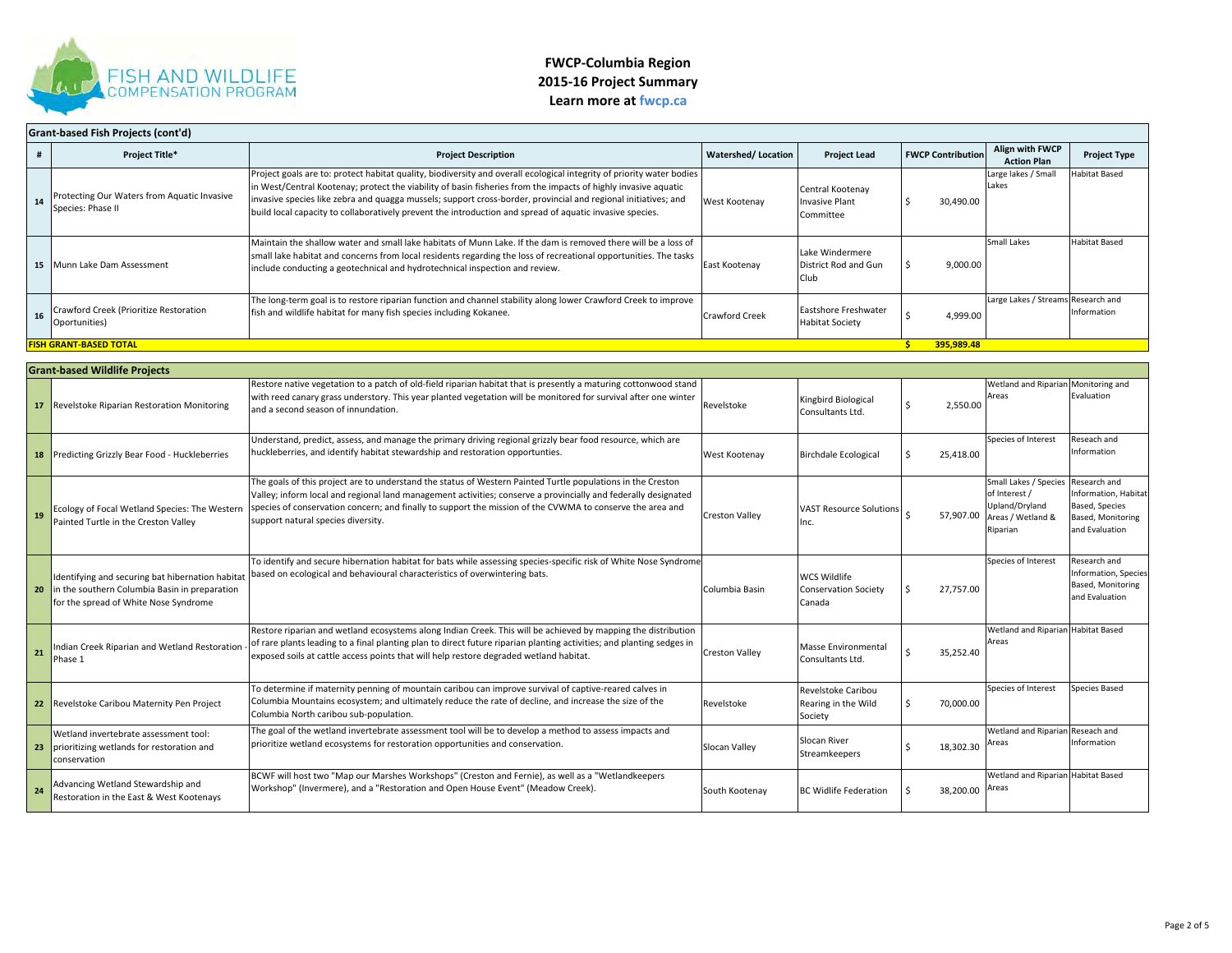

| Grant-based Wildlife Projects (cont'd)                               |                                                                                                                                                                                                       |                                                                                                                                                                                                                                                                                                                                                                                     |                               |                                                                         |                                 |                                                    |                                                                                               |  |  |
|----------------------------------------------------------------------|-------------------------------------------------------------------------------------------------------------------------------------------------------------------------------------------------------|-------------------------------------------------------------------------------------------------------------------------------------------------------------------------------------------------------------------------------------------------------------------------------------------------------------------------------------------------------------------------------------|-------------------------------|-------------------------------------------------------------------------|---------------------------------|----------------------------------------------------|-----------------------------------------------------------------------------------------------|--|--|
| 25                                                                   | Reptile at Risk Conservation Project                                                                                                                                                                  | Determine if hibernacula sites are limiting for local populations of reptiles at risk, and protect, or create them.<br>Contribute to improved restoration knowledge and improve habitat resiliency and determine summer<br>movement-patterns of listed snakes. Finally, promote greater awareness and stewardship of reptile species-at-<br>risk.                                   | Trail                         | Jakob Dulisse Consulting   \$                                           | 14,802.65                       | Upland/Dryland<br>Areas                            | Habitat Based,<br>Species Based,<br>Monitoring and<br>Evaluation                              |  |  |
| 26                                                                   | Columbia Valley -Management and Restoration<br>of Invasive Plants in Protected Areas (CV-<br>MRIPPA)                                                                                                  | Retain functional and sustainable ecosystems in protected areas of the Upper Columbia Valley by mitigating the<br>impacts of invasive species in adjacent lands.                                                                                                                                                                                                                    | East Kootenay                 | East Kootenay Invasive<br>Plant Council                                 | 10,000.00                       | Upland and Dryland,<br><b>Wetland and Ripariar</b> | labitat Based                                                                                 |  |  |
| 27                                                                   | Abundance and Connectivity of Wolverine in the<br>South Columbia Mountains                                                                                                                            | Assess the abundance, connectivity and broad-scale habitat use of the blue-listed Wolverine within the<br>mountain ranges in the southern Columbia Mountains.                                                                                                                                                                                                                       | South Kootenay                | Seepanee Ecological<br>Consulting                                       | 42,661.00<br>Ŝ.                 | Large Lakes                                        | Reseach and<br>Information, Habitat<br>Based                                                  |  |  |
| 28                                                                   | Fish Lake Western Toad Inventory and Highway<br>31A Toad Mortality Study: 2015 and 2016                                                                                                               | The project will address the lack of reliable information on breeding and rearing and migration habitats of the<br>blue listed (vulnerable) Western Toad at Fish Lake (between Kaslo and New Denver).                                                                                                                                                                               | Fish Lake, near New<br>Denver | Valhalla Wilderness<br>Society                                          | 5,000.00<br>Ś                   | Large Lakes                                        | Species Based,<br>Monitoring and<br>Evaluation                                                |  |  |
| 29                                                                   | Meadow Creek Bear Education and<br><b>Management Project</b>                                                                                                                                          | Reduce grizzly bear conflicts with people and promote bear survival in the project area, while increasing<br>community tolerance of them. A model of human/grizzly bear coexistence will be created to allow bear access<br>to kokanee at Meadow Creek Spawning Channel, and movement in riparian and low-elevation habitats in the<br>project area.                                | <b>Meadow Creek</b>           | <b>BC Conservation</b><br>Foundation                                    | Ŝ.<br>26,135.00                 | Large Lakes                                        | Research and<br>Information,<br>Monitoring and<br>Evaluation                                  |  |  |
|                                                                      | <b>WILDLIFE GRANT-BASED TOTAL</b>                                                                                                                                                                     |                                                                                                                                                                                                                                                                                                                                                                                     |                               |                                                                         | $\mathsf{S}$<br>373,985.35      |                                                    |                                                                                               |  |  |
|                                                                      | <b>GRANT-BASED PROJECTS TOTAL</b>                                                                                                                                                                     |                                                                                                                                                                                                                                                                                                                                                                                     |                               |                                                                         | $\mathsf{S}$<br>769.974.83      |                                                    |                                                                                               |  |  |
|                                                                      |                                                                                                                                                                                                       | *Note: many of these projects have received one or more conditions that must be met prior to the start of any work.                                                                                                                                                                                                                                                                 |                               |                                                                         |                                 |                                                    |                                                                                               |  |  |
|                                                                      |                                                                                                                                                                                                       |                                                                                                                                                                                                                                                                                                                                                                                     |                               |                                                                         |                                 |                                                    |                                                                                               |  |  |
| 2015-2016 UKEEP (Upper Kootenay Ecosystem Enhancement Plan) Projects |                                                                                                                                                                                                       |                                                                                                                                                                                                                                                                                                                                                                                     |                               |                                                                         |                                 |                                                    |                                                                                               |  |  |
|                                                                      | <b>UKEEP Grant-based Fish Projects</b>                                                                                                                                                                |                                                                                                                                                                                                                                                                                                                                                                                     |                               |                                                                         |                                 |                                                    |                                                                                               |  |  |
| #                                                                    | Project Title*                                                                                                                                                                                        | <b>Project Description</b>                                                                                                                                                                                                                                                                                                                                                          |                               | <b>Project Lead</b>                                                     | <b>FWCP/CBT</b><br>Contribution | Align with FWCP<br><b>Action Plan</b>              | <b>Project Type</b>                                                                           |  |  |
|                                                                      | Evaluation of Current Westslope Cutthroat<br>30 Trout Hybridization Levels in the Upper<br>Kootenay Drainage                                                                                          | Westslope cutthroat trout are threatened by hybridization in southeast B.C. with introduced rainbow trout. This project continues the<br>collection of Westslope cutthroat trout, rainbow trout and hybrid genetic samples throughout the upper Kootenay River watershed in<br>2015 and will determine hybridization rates through genetic analysis of samples collected from 2012. |                               | Ministry of Forests,<br>Lands and Natural<br><b>Resource Operations</b> | \$<br>46,727.50                 | <b>UKEEP Lakes Action</b><br>Plan                  | Research and<br>nformation                                                                    |  |  |
|                                                                      | 31 Upper Kootenay Stream Crossing Remediation                                                                                                                                                         | The project will re-establish connectivity to high-value existing habitat by replacing culverts on four streams in the Gold Creek drainage<br>Two crossings (Caven/Bloom creeks) will be completed in 2015 and two other crossings are anticipated to be completed in 2016.                                                                                                         |                               | Freshwater Fisheries<br>Society of BC                                   | 96,630.80<br>Ś                  | <b>UKEEP Streams</b><br>Action plan                | Habitat based                                                                                 |  |  |
| 32                                                                   | High Resolution Conductivity and Temperature<br>Project - The Role of Groundwater and Channel<br>Morphology in Redd Site Selection by Westslope can be prioritized.<br>Cutthroat Trout and Bull Trout | The goal is to identify (at appropriate scales - valley, reach, site) the critical components, and appropriate scale, for redd site selection<br>for Westslope cutthroat trout and bull trout. From this the locations and actions for habitat protection, restoration and compensation,                                                                                            |                               | Ktunaxa Nation Council                                                  | Ŝ.<br>25,000.00                 | <b>UKEEP Streams</b><br>Action plan                | Research and<br>Information, Species<br>based, Habitat<br>Based, Monitoring<br>and Evaluation |  |  |
| 33                                                                   | Koocanusa Reservoir Sensitive Habitat<br><b>Inventory Mapping</b>                                                                                                                                     | The project will inventory foreshore modifications, identify critical fish and wildlife habitats and high archaeological value sites, and<br>then prescribe methods to conserve these ecosystems. It will result in the protection of habitats of highest value, as well as identify<br>future restoration opportunities.                                                           |                               | Wildsight                                                               | \$<br>45,830.00                 | <b>UKEEP Lakes Action</b><br>Plan                  | Research and<br>Information                                                                   |  |  |
|                                                                      | <b>UKEEP Grant-based Fish Projects Sub-total</b>                                                                                                                                                      |                                                                                                                                                                                                                                                                                                                                                                                     |                               |                                                                         | S.<br>214,188.30                |                                                    |                                                                                               |  |  |
|                                                                      | <b>UKEEP Grant-based Wildlife Projects</b>                                                                                                                                                            |                                                                                                                                                                                                                                                                                                                                                                                     |                               |                                                                         |                                 |                                                    |                                                                                               |  |  |

| UKEEP Grant-based Wildlife Proiects |                                                                                                                                                                                                                                                                  |                              |  |  |                                          |               |  |  |
|-------------------------------------|------------------------------------------------------------------------------------------------------------------------------------------------------------------------------------------------------------------------------------------------------------------|------------------------------|--|--|------------------------------------------|---------------|--|--|
|                                     | Restore grassland ecosystems at Sheep Pasture near Elko, B.C. that will improve habitat for bighorn sheep,elk, white-tailed deer, mule   Rocky Mountain Trench  <br>34 Sheep Pasture Grassland Ecosystem Restoration deer, Lewis's woodpecker and yellow badger. | Natural Resources<br>Society |  |  | <b>UKEEI</b><br>60,000.00 Upland/Dryland | Habitat Based |  |  |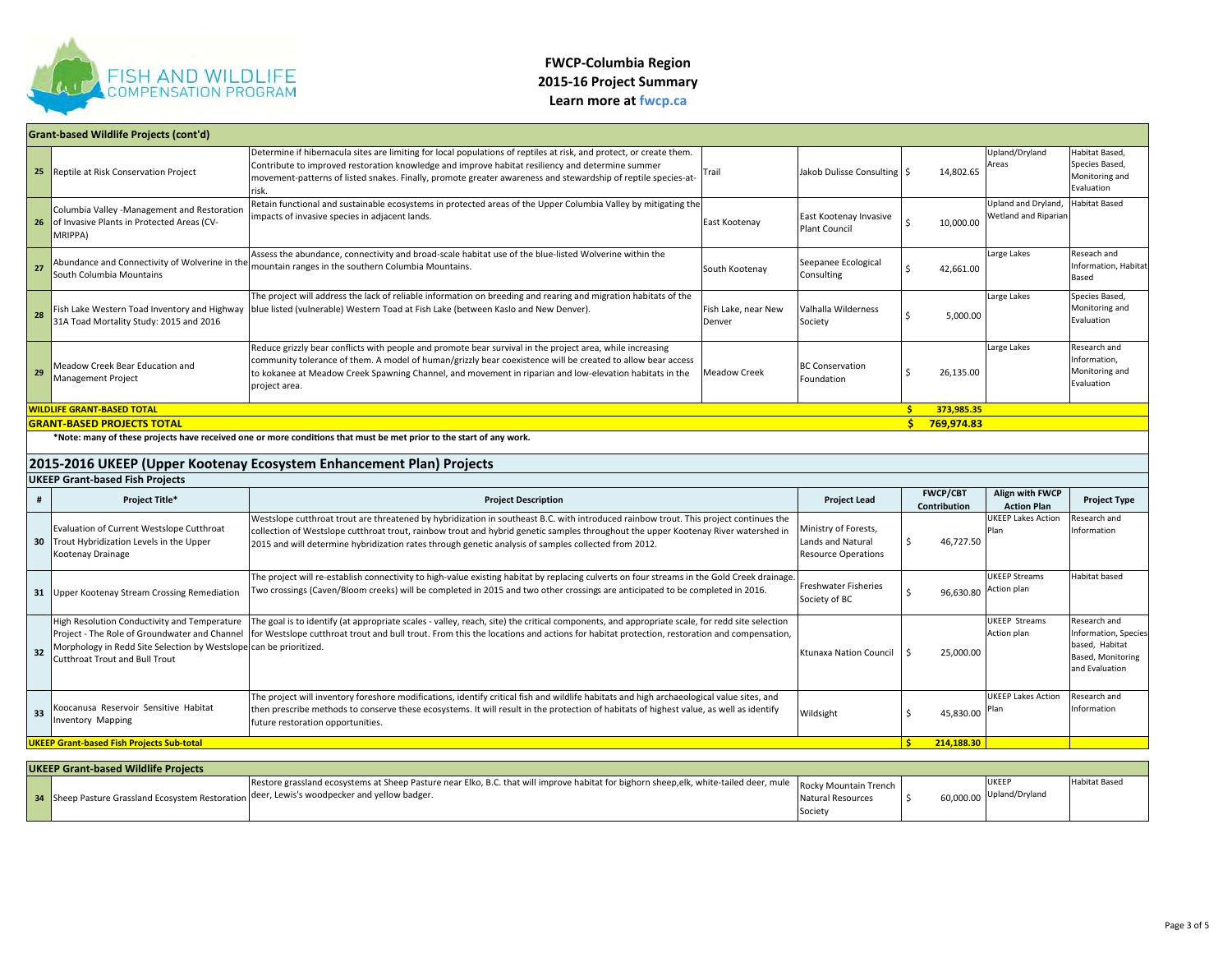

|    | <b>UKEEP Grant-based Wildlife Projects (cont'd)</b>                                                |                                                                                                                                                                                                                                                                                                                                                                                                                                                                                                                                                                                                                                                                                                                                                                                                                                                     |                                                                         |                  |                                           |                                                                  |
|----|----------------------------------------------------------------------------------------------------|-----------------------------------------------------------------------------------------------------------------------------------------------------------------------------------------------------------------------------------------------------------------------------------------------------------------------------------------------------------------------------------------------------------------------------------------------------------------------------------------------------------------------------------------------------------------------------------------------------------------------------------------------------------------------------------------------------------------------------------------------------------------------------------------------------------------------------------------------------|-------------------------------------------------------------------------|------------------|-------------------------------------------|------------------------------------------------------------------|
|    | <b>35 Upper Kootenay Amphibian Monitoring Project</b>                                              | This multi-species project will complete a base-level assessment of amphibian distribution within the UKEEP area with the goal of<br>implementing a long-term amphibian population across the Columbia region. Work will include determining the distribution of breeding Jakob Dulisse Consulting<br>populations of all amphibian species and provide a benchmark for future surveys. It will also classify sampled wetlands and recommend<br>actions to protect, restore or enhance this habitat.                                                                                                                                                                                                                                                                                                                                                 | and Integrated<br><b>Ecological Research</b>                            | 43,896.50<br>Ś.  | <b>JKEEP Species of</b><br>Interest       | Species-based<br>Monitoring &<br>Evaluation                      |
| 36 | Wycliffe Wildlife Corridor Grasslands Ecosystem<br>Restoration                                     | Restore grassland ecosystems on the Wycllife Wildlife Corridor that will improve habitat for several rare and endangered plant and<br>animal species.                                                                                                                                                                                                                                                                                                                                                                                                                                                                                                                                                                                                                                                                                               | Rocky Mountain Trench<br><b>Natural Resources</b><br>Society            | 60,000.00        | <b>JKEEP</b><br>Upland/Dryland            | Habitat Based                                                    |
| 37 | <b>Tobacco Plains Grassland and Open Forest</b><br><b>Ecological Restoration Project</b>           | Ecological restoration on the Tobacco Plains will: improve habitat for multiple species; support rare and threatened species recovery;<br>improve habitat connectivity with surrounding Provincial Crown land; reduce the risk of catastrophic wildfires; and engage First Nations<br>residents in greater land stewardship participation and awareness.                                                                                                                                                                                                                                                                                                                                                                                                                                                                                            | Keefer Ecological                                                       | 51,235.00        | <b>JKEEP</b><br>Upland/Dryland            | Habitat Based                                                    |
| 38 | Upper Kootenay-Management and Restoration<br>of Invasive Plants in Protected Areas (UK-<br>MRIPPA) | This project aims to retain functional and sustainable ecosystems in protected areas of the Upper Kootenay River watershed by<br>mitigating the impacts of invasive species in adjacent lands. The work will reduce seed dispersal from neighbouring invasive species<br>populations, support wildlife habitat conservation, and provide long-term cost-savings from potential future invasive species<br>management actions.                                                                                                                                                                                                                                                                                                                                                                                                                       | East Kootenay Invasive<br><b>Plant Council</b>                          | 25,000.00        | <b>JKEEP Wetland and</b><br>Riparian      | Species Based<br>Habitat Based                                   |
| 39 | Kootenay Mule Deer Monitoring                                                                      | This project will investigate causes of mule deer population declines in the Kootenay region, and use collar data to identify sites for<br>future opportunities for ecosystem restoration to benefit mule deer.                                                                                                                                                                                                                                                                                                                                                                                                                                                                                                                                                                                                                                     | Ministry of Forests,<br>Lands and Natural<br><b>Resource Operations</b> | 24,520.00        | <b>JKEEP</b><br>Upland/Dryland            | Research and<br>Information /<br><b>Species Based</b><br>Actions |
| 40 | East Kootenay Urban Mule Deer Translocation<br>Trial                                               | Test the feasibility of translocating mule deer from high density urban areas to low density natural areas and monitor success. The goal<br>is to increase non-urban deer populations in areas experiencing declines while decreasing population levels and conflicts within Elkford<br>and Cranbrook.                                                                                                                                                                                                                                                                                                                                                                                                                                                                                                                                              | Vast Resource Solutions,<br>Inc.                                        | 34.475.00        | JKEEP Species of<br>nterest               | Species Based                                                    |
|    |                                                                                                    |                                                                                                                                                                                                                                                                                                                                                                                                                                                                                                                                                                                                                                                                                                                                                                                                                                                     |                                                                         |                  |                                           |                                                                  |
|    | <b>UKEEP Grant-based Wildlife Projects Sub-total</b>                                               |                                                                                                                                                                                                                                                                                                                                                                                                                                                                                                                                                                                                                                                                                                                                                                                                                                                     |                                                                         | 299,126.50<br>Ŝ. |                                           |                                                                  |
|    | <b>2015-2016 UKEEP PROJECTS TOTAL</b>                                                              |                                                                                                                                                                                                                                                                                                                                                                                                                                                                                                                                                                                                                                                                                                                                                                                                                                                     |                                                                         | s.<br>513,314.80 |                                           |                                                                  |
|    |                                                                                                    | *Note: many of these projects have received one or more conditions that must be met prior to the start of any work.                                                                                                                                                                                                                                                                                                                                                                                                                                                                                                                                                                                                                                                                                                                                 |                                                                         |                  |                                           |                                                                  |
|    | Annual/Ongoing Core Fish and Wildlife Projects                                                     |                                                                                                                                                                                                                                                                                                                                                                                                                                                                                                                                                                                                                                                                                                                                                                                                                                                     |                                                                         |                  |                                           |                                                                  |
|    | <b>Fish Projects</b>                                                                               |                                                                                                                                                                                                                                                                                                                                                                                                                                                                                                                                                                                                                                                                                                                                                                                                                                                     |                                                                         |                  |                                           |                                                                  |
|    | <b>Project Title</b>                                                                               | <b>Project Description</b>                                                                                                                                                                                                                                                                                                                                                                                                                                                                                                                                                                                                                                                                                                                                                                                                                          |                                                                         |                  | <b>FWCP Contribution FWCP Action Plan</b> |                                                                  |
| 41 | Arrow Lakes Reservoir Nutrient Restoration<br>Program**                                            | To address the nutrient losses in Arrow Lakes Reservoir as a result of the construction of the Hugh Keenleyside, Mica and Revestoke dams, a bottom-up approach was taken with the<br>addition of nutrients (nitrogen and phosphorus in the form of liquid agricultural grade fertilizer). These additions increase phytoplankton populations that are suitable for the<br>production of Daphnia, a main food source for kokanee. Nutrients have been added to Upper Arrow since 1999 and, this year, will be dispensed from the Shelter Bay-Galena Bay Ferry<br>(operated by Waterbridge Ferries) from the end of April through mid-September. Arrow Lakes Power Corporation contributes 25% of the costs to this project to compensate for fish<br>entrainment through Arrow Lakes Generating Station.                                             |                                                                         |                  | 834.635.00                                | arge Lakes                                                       |
|    | 42 Kootenay Lake Nutrient Restoration Program*                                                     | The Program includes the coordination, oversight and implementation of nutrient additions to the North Arm of Kootenay Lake and the associated monitoring and reporting.<br>Kootenay Lake has been influenced by the construction of Duncan Dam and Libby Dam, impacting native fish populations by permanently changing the hydrograph and nutrient<br>loading to Kootenay Lake, flooding and/or blocking migration to spawning and rearing habitat and decreasing downstream lake productivity. Nutrient additions (nitrogen and<br>phosphorus in the form of liquid agricultural grade fertilizer) support phytoplankton populations that are suitable for the production of Daphnia, a main food source for kokanee.<br>Additions have occurred in Kootenay Lake since 1992 and are added from the end of April through early to mid-September. |                                                                         |                  | \$<br>812,113.00                          | arge Lakes                                                       |